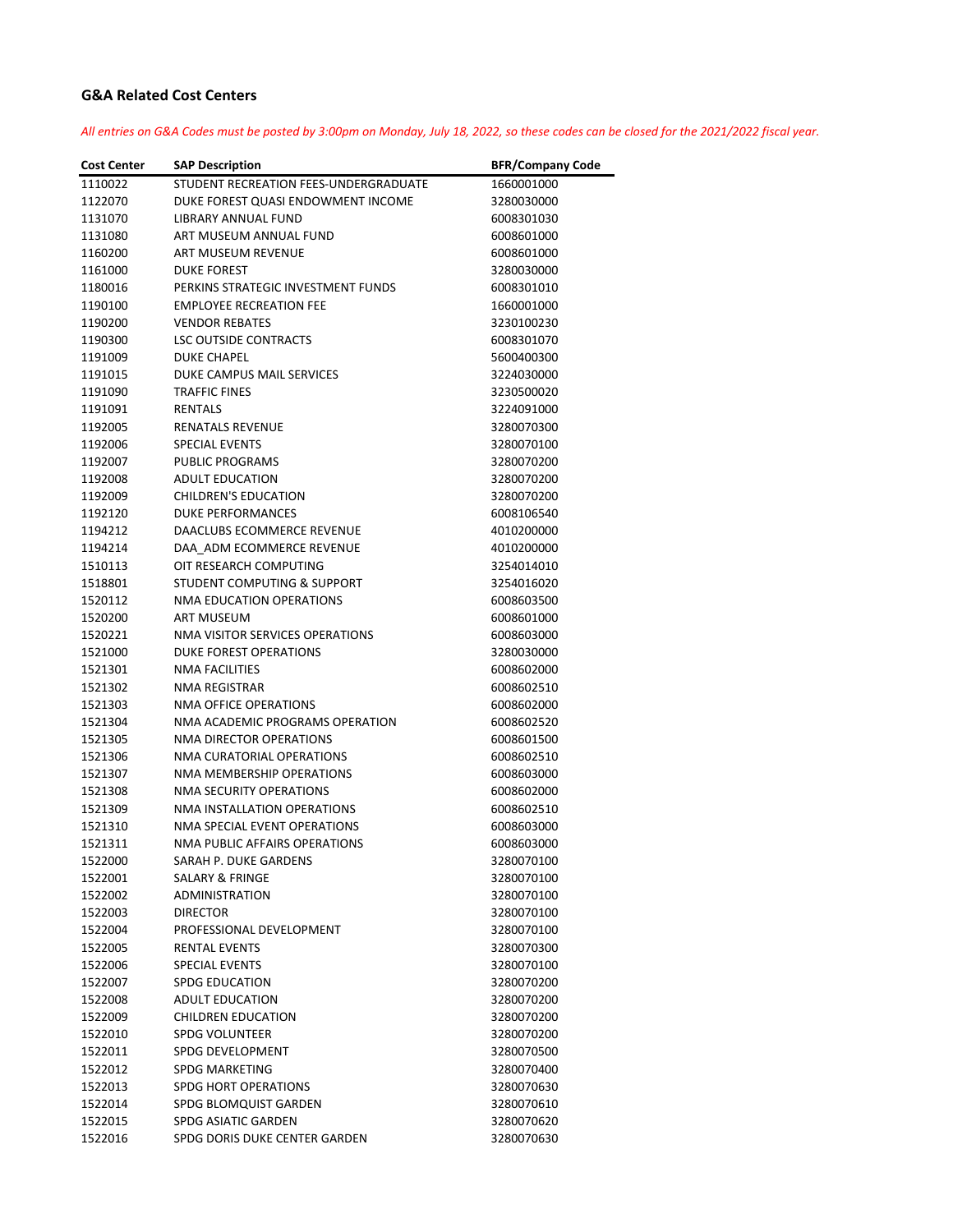| <b>Cost Center</b> | <b>SAP Description</b>                    | <b>BFR/Company Code</b> |
|--------------------|-------------------------------------------|-------------------------|
| 1522017            | SPDG HISTORIC GARDEN & TERRACE            | 3280070640              |
| 1522019            | <b>BRODY DISCOVERY GARDEN</b>             | 3280070630              |
| 1522120            | <b>DUKE PERFORMANCES</b>                  | 6008106540              |
| 1522121            | <b>BLACK ATLANTIC SERIES</b>              | 6008106540              |
| 1522122            | <b>JAZZ SERIES</b>                        | 6008106540              |
| 1522123            | PIANO RECITAL SERIES                      | 6008106540              |
| 1522124            | <b>VOCAL ENSEMBLE SERIES</b>              | 6008106540              |
| 1522125            | <b>MUSIC IN THE GARDENS</b>               | 6008106540              |
| 1522126            | DUKE PERFORMANCES NON-SERIES              | 6008106540              |
| 1522128            | <b>BUILDING BRIDGES</b>                   | 6008106540              |
| 1522129            | <b>DANCE SERIES</b>                       | 6008106540              |
| 1522130            | DUKE PERFORMANCES MARKETING               | 6008106540              |
| 1522400            | <b>HEALTH AND WELLNESS</b>                | 1660001000              |
| 1522401            | <b>OUTDOOR ADVENTURES</b>                 | 1660002000              |
| 1522402            | <b>AQUATICS</b>                           | 1660002000              |
| 1522403            | <b>CAMPUS RECREATION</b>                  | 1660002000              |
| 1522404            | <b>FITNESS</b>                            | 1660002000              |
| 1522410            | <b>LOCKER AND TOWEL SERVICE</b>           | 1660002000              |
| 1540004            | <b>BUS SVCS- ADMIN</b>                    | 6008301040              |
| 1540005            | <b>OPERATIONS - ADMIN</b>                 | 6008301060              |
| 1540006            | COMMUNICATIONS - ADMIN                    | 6008301050              |
| 1540007            | <b>RCSC - ADMIN</b>                       | 6008302010              |
| 1540008            | ADS - ADMIN                               | 6008302080              |
| 1540013            | <b>DESKTOP SUPPORT</b>                    | 6008307022              |
| 1540015            | <b>AUX - ADMIN</b>                        | 6008307030              |
| 1540022            | <b>CORE SERVICES</b>                      | 6008307022              |
| 1540023            | <b>CONSERVATION SVCS</b>                  | 6008302097              |
| 1540024            | <b>REPOSITORY SVCS</b>                    | 6008308010              |
| 1540025            | DC3 ADMIN                                 | 6008301010              |
| 1540026            | LIBRARY ADVISORY BOARD                    | 6008301030              |
| 1540027            | <b>ITS - SOFTWARE SVCS</b>                | 6008307023              |
| 1540028            | <b>SPEC COMPUTING</b>                     | 6008307022              |
| 1540029            | <b>TECHNICAL SVCS</b>                     | 6008302091              |
| 1540051            | <b>DLI - PGMS EVENTS</b>                  | 6008306010              |
| 1540052            | <b>DLI - ACAD TOOLS</b>                   | 6008306010              |
| 1540053            | <b>DLI-ADMIN</b>                          | 6008306010              |
| 1540069            | SCO - ADMIN                               | 6008302020              |
| 1540070            | DCCS - ADMIN                              | 6008307050              |
| 1540100            | UNIV LIB - ADMIN                          | 6008301010              |
| 1540105            | DEVELOPMENT - ADMIN                       | 6008301030              |
| 1540110            | LHR - ADMIN                               | 6008301020              |
| 1540120            | <b>SHIPPING &amp; FACILITIES</b>          | 6008301060              |
| 1540122            | SMITH SHIPPING                            | 6008301060              |
| 1540140            | DST - ADMIN                               | 6008307010              |
| 1540150            | DIGITAL SCH - ADMIN                       | 6008302050              |
| 1540160            | DPC - ADMIN                               | 6008307050              |
| 1540170            | LSC - ADMIN                               | 6008301070              |
| 1540200            | <b>COLL DEV &amp; STRAT</b>               | 6008302040              |
| 1540220            | DUL COLLECTIONS                           | 6008302040              |
| 1540320            | LILLY ADMIN                               | 6008302071              |
| 1540330            | ADS - DOC DEL SVCS                        | 6008302080              |
| 1540335            | RL - ADMIN                                | 6008303010              |
| 1540345            | MUSIC - ADMIN                             | 6008302072              |
|                    | <b>RESEARCH SVCS</b>                      | 6008302085              |
| 1540365            | RL - COLLECTION DEV                       | 6008303030              |
| 1540370            |                                           |                         |
| 1540375            | DVS - ADMIN<br><b>RL - TECHNICAL SVCS</b> | 6008307060              |
| 1540380            |                                           | 6008303050              |
| 1540410            | IAS - ADMIN                               | 6008302030              |
| 1540420            | CATALOGING - ADMIN                        | 6008302093              |
| 1540430            | <b>RL - RESEARCH SVCS</b>                 | 6008303040              |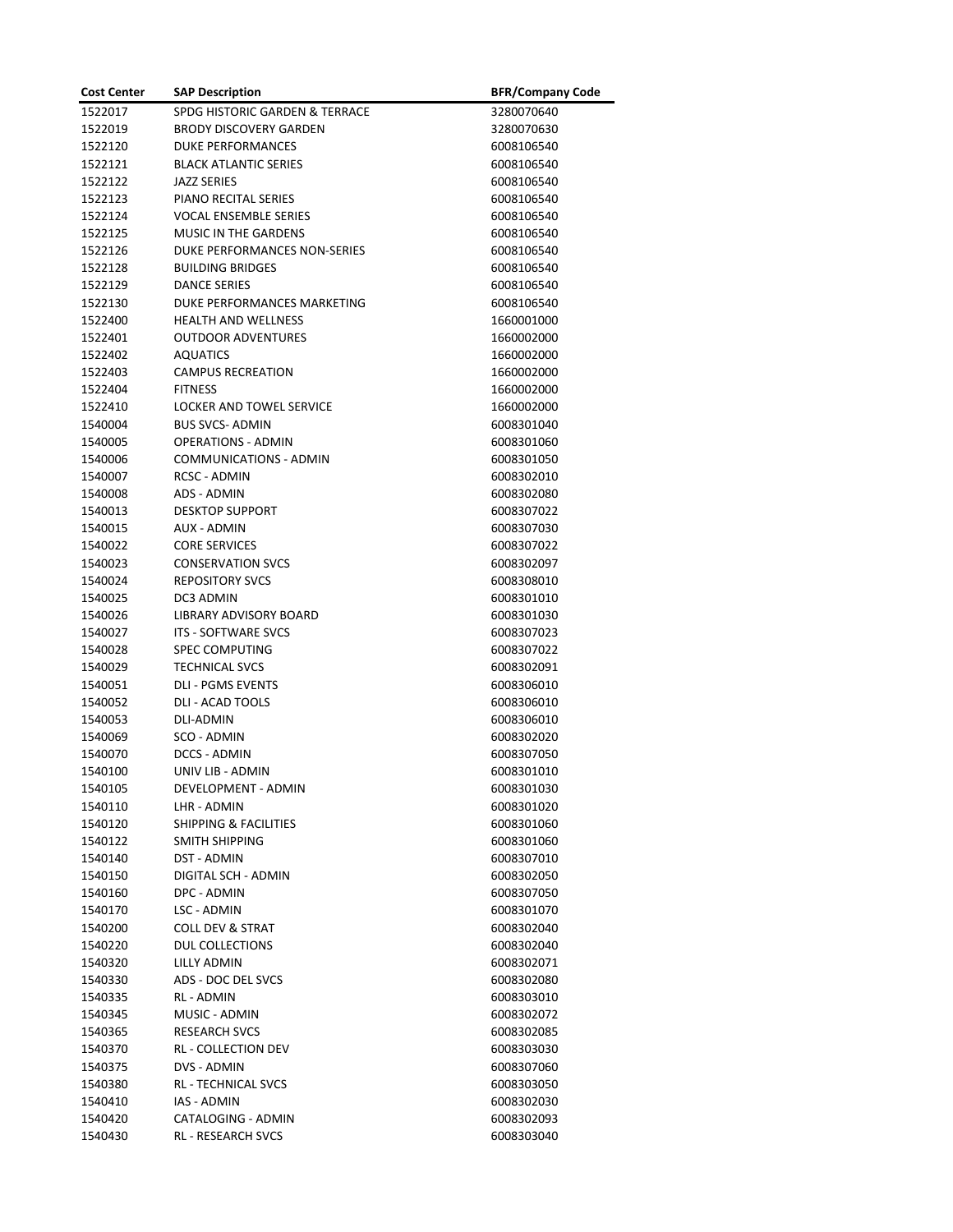| <b>Cost Center</b> | <b>SAP Description</b>                | <b>BFR/Company Code</b> |
|--------------------|---------------------------------------|-------------------------|
| 1540440            | ACQUISITIONS-ADMIN                    | 6008302092              |
| 1541090            | MARINE-ADMIN                          | 6008302085              |
| 1546000            | SCHOOL OF MEDICINE LIBRARY            | 6860601000              |
| 1546010            | <b>RL - DOC ARTS ADMIN</b>            | 6008303066              |
| 1549000            | LES - ADMIN                           | 6008308010              |
| 1550017            | <b>EAST 1 RCIP</b>                    | 4800010211              |
| 1550019            | <b>EAST 3 RCIP</b>                    | 4800010211              |
| 1550020            | <b>KILGO RCIP</b>                     | 4800010211              |
| 1550021            | <b>KEOHANE RCIP</b>                   | 4800010211              |
| 1550022            | <b>CROWELL RCIP</b>                   | 4800010211              |
| 1550023            | <b>FEW RCIP</b>                       | 4800010211              |
| 1550024            | <b>EDENS RCIP</b>                     | 4800010211              |
| 1550025            | <b>CRAVEN RCIP</b>                    | 4800010211              |
| 1550026            | <b>FIRST YEAR SIP</b>                 | 4800010211              |
| 1550027            | <b>UPPER CLASS SIP</b>                | 4800010211              |
| 1550034            | <b>EAST 4 RCIP</b>                    | 4800010211              |
| 1550052            | <b>WANNAMAKER RCIP</b>                | 4800010211              |
| 1550310            | OFFICE OF POSTDOCTORAL SVCS           | 6008703000              |
| 1550340            | <b>JLAD - ADMIN</b>                   | 4800000200              |
| 1551000            | STUDENT AFFAIRS-GEN ADMIN             | 4800000101              |
| 1551002            | <b>RESIDENCE LIFE-EAST</b>            | 4800010201              |
| 1551003            | <b>ITS</b>                            | 4800000502              |
| 1551004            | DOS - ADMIN                           | 4800000901              |
| 1551005            | <b>RESIDENCE LIFE-WEST</b>            | 4800010201              |
| 1551006            | PFP-PROGRAMS                          | 4800000902              |
| 1551008            | ASSESSMENT                            | 4800000502              |
| 1551011            | <b>DEAN OF RES LIFE</b>               | 4800010201              |
| 1551013            | ORIENTATION                           | 4800000906              |
| 1551014            | <b>RES LIFE - EDENS</b>               | 4800010201              |
| 1551015            | <b>DIVISION MOBILE SVCS</b>           | 4800000101              |
| 1551021            | <b>COMMUNICATIONS</b>                 | 4800000501              |
| 1551023            | ADVANCEMENT                           | 4800000101              |
| 1551031            | ARTS & MEDIA                          | 4800020200              |
| 1551101            | <b>FACULTY IN RESIDENCE</b>           | 4800010201              |
| 1551103            | STUDENT CONDUCT                       | 4800000904              |
| 1551104            | <b>FRATERNITY &amp; SORORITY LIFE</b> | 4800020200              |
| 1551106            | <b>CRISIS RESPONSE</b>                | 4800000901              |
| 1551108            | <b>DOS - PROGRAMS</b>                 | 4800000901              |
| 1551109            | <b>VETERANS PROGRAMS</b>              | 4800000901              |
| 1551111            | RA/GR TRAINING/PROG                   | 4800010201              |
| 1551112            | <b>ACADEMIC INITIATIVES</b>           | 4800010201              |
| 1551200            | <b>DUKE CHAPEL</b>                    | 5600100100              |
| 1551210            | <b>CHAPEL MUSIC</b>                   | 5600200000              |
| 1551300            | CAMPUS LIFE-GEN. ADMIN.               | 4800000808              |
| 1551301            | STU ACTIVITIES ADMIN                  | 4800020200              |
| 1551303            | <b>LEADERSHIP</b>                     | 4800020200              |
| 1551304            | INFO DESK                             | 4800020200              |
| 1551306            | <b>STU SUBSIDY EVENTS</b>             | 4800020200              |
| 1551309            | STUDENT PROGRAMMING                   | 4800000808              |
| 1551313            | <b>MUSLIM LIFE</b>                    | 4800000810              |
| 1551401            | UCAE-GENERAL ADMINISTRATION           | 4800020500              |
| 1551500            | SUMMER READING PROG                   | 4800000906              |
| 1551600            | <b>RELIGIOUS ACTIVITIES</b>           | 5600300100              |
| 1551750            | <b>WOMEN'S CENTER</b>                 | 4800000801              |
| 1551860            | <b>CSGD</b>                           | 4800000803              |
| 1551900            | SA-OPERATIONS                         | 4800000102              |
| 1551901            | SA AV COMMON SPACES                   | 4800000102              |
| 1551902            | <b>DIVISION EVENTS</b>                | 4800000101              |
| 1552810            | CMA                                   | 4800000822              |
| 1552811            | MARY LOU WILLIAMS CTR                 | 4800000805              |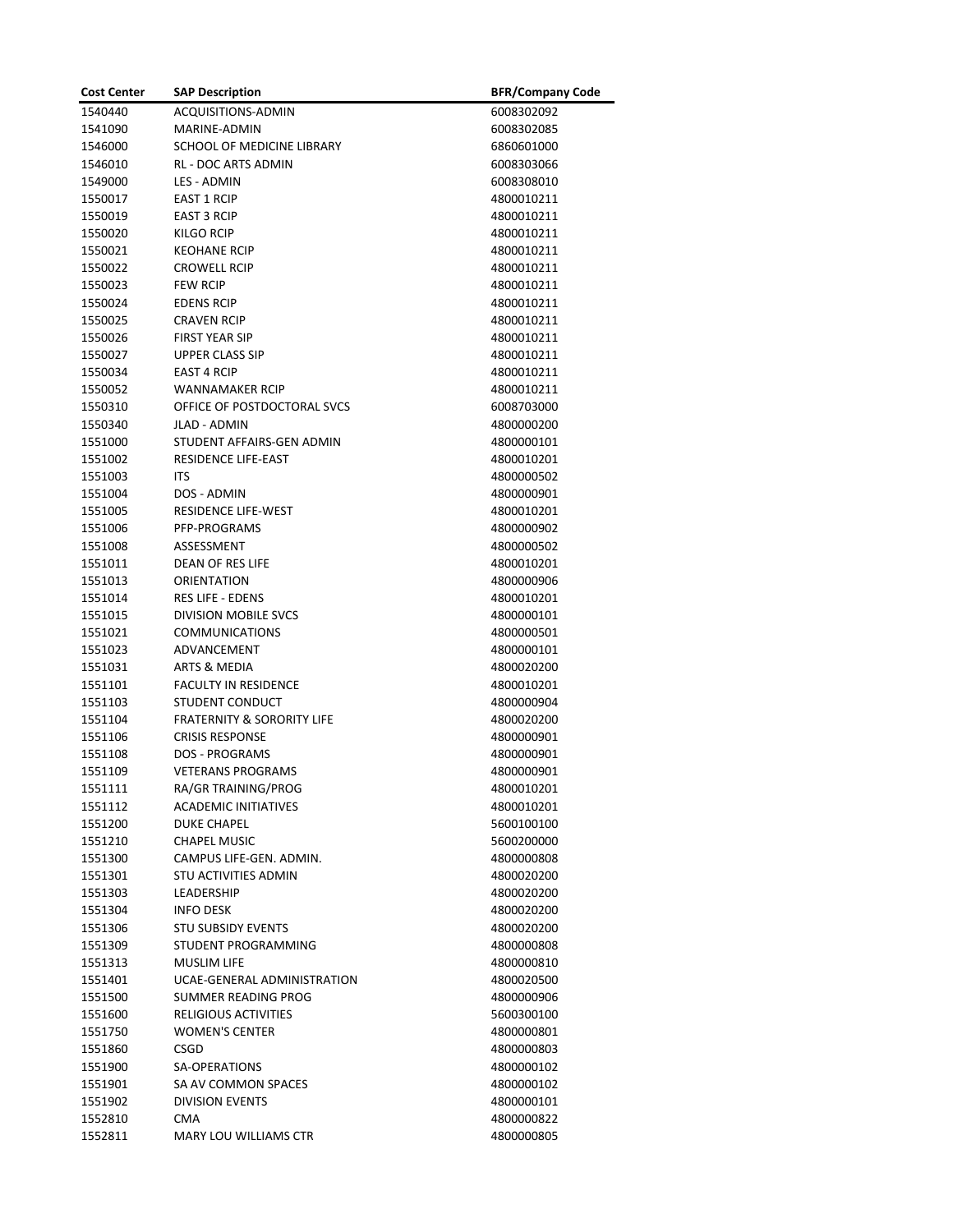| <b>Cost Center</b> | <b>SAP Description</b>                   | <b>BFR/Company Code</b> |
|--------------------|------------------------------------------|-------------------------|
| 1553310            | ADMISSIONS OFFICE - UNDERGRADUATE STUDEN | 6008102000              |
| 1553311            | ADMISSIONS OFFICE DUKE UP CLOSE PROGRAM  | 6008102000              |
| 1553312            | <b>ADMISSIONS OFFICE PUBLICATIONS</b>    | 6008102000              |
| 1553320            | FINANCIAL AID OFFICE - UNDERGRADUATE STU | 6008103020              |
| 1553400            | STUDENT LOAN OFFICE                      | 6008103010              |
| 1553816            | PE & CAMPUS REC MARKETING                | 1660001000              |
| 1554100            | <b>CAREER CTR - ADMIN</b>                | 4800000600              |
| 1554102            | <b>EMPLOYER RELATIONS</b>                | 4800000600              |
| 1555100            | <b>GENERAL ADMINISTRATION</b>            | 6008104010              |
| 1555150            | <b>SISS OPERATING</b>                    | 6008104500              |
| 1555155            | <b>SISS OIT EXPENSES</b>                 | 6008104500              |
| 1557400            | <b>INTERNATIONAL HOUSE</b>               | 4800000821              |
| 1557401            | IP - ADMIN                               | 4800000806              |
| 1559200            | OFFICE OF THE UNIVERSITY MARSHAL         | 0414000000              |
| 1559450            | WEST CAMPUS INTRAMURAL PROGRAM           | 1660002000              |
| 1559455            | <b>CLUB SPORTS</b>                       | 1660002000              |
| 1559460            | RECREATION FACILITIES                    | 1660003000              |
| 1559602            | <b>FACILITIES OPER</b>                   | 4800020500              |
| 1561000            | <b>VICE PRESIDENT, FACILITIES</b>        | 3280020100              |
| 1562309            | <b>E&amp;O - MAINTENANCE MECHANICS</b>   | 6820651300              |
| 1562401            | <b>E&amp;O - ADMINISTRATION</b>          | 6820651400              |
| 1563000            | EXEC DIR-GROUNDS/HOUSEKEEPING/SANITATION | 3280022100              |
| 1564600            | DURHAM CITY JURISDICTION                 | 3230201000              |
| 1570065            | <b>COMPLIANCE AND PRIVACY</b>            | 4600400000              |
| 1570110            | <b>GENERAL ADMINISTRATION</b>            | 0412000000              |
| 1570112            | PRESIDENT EMERITUS BRODHEAD              | 0800000000              |
| 1570114            | PRESIDENT'S RESIDENCE                    | 0418000000              |
| 1570120            | <b>UNIVERSITY OFFICERS</b>               | 0500000000              |
| 1570121            | INTERNATIONAL COUNSEL                    | 2400000000              |
| 1570130            | OFFICE OF SPECIAL EVENTS                 | 0414000000              |
| 1570210            | <b>RL - UNIV ARCHIVES</b>                | 6008303020              |
| 1570215            | UNIVERSITY OMBUDSMAN                     | 0417000000              |
| 1570223            | VICE PRESIDENT INSTITUTIONAL EQUITY      | 5200000000              |
| 1570224            | DISABILITY MANAGEMENT SYSTEM             | 3230300000              |
| 1570300            | OFFICE OF THE SECRETARY OF THE UNIVERSIT | 0430000000              |
| 1570400            | OFFICE OF THE UNIVERSITY COUNSEL         | 2400000000              |
| 1570410            | <b>CORPORATE RISK MANAGEMENT OFFICE</b>  | 3224076000              |
| 1570415            | <b>GOVERNMENT RELATIONS</b>              | 4400300000              |
| 1570500            | <b>INSTITUTIONAL ETHICS</b>              | 4600300000              |
| 1570600            | OFFICE OF VP, DURHAM AND REGIONAL AFFAIR | 2600000100              |
| 1571100            | <b>GENERAL ADMINISTRATION</b>            | 6008101000              |
| 1571110            | <b>ACADEMIC COUNCIL</b>                  | 6008105000              |
| 1571111            | DUKE OFFICE OF CIVIC ENGAGEMENT          | 2600000500              |
| 1571112            | RESEARCH AND ADVANCEMENT                 | 2600000400              |
| 1571115            | VICE PROVOST GRADUATE SCHOOL             | 6008101000              |
| 1571120            | A, P & T & DISTINGUISHED PROFS. COMMITTE | 6008101000              |
| 1571130            | ACADEMIC BUDGET AND FINANCE              | 6008101000              |
| 1571131            | PRINCIPAL AND LEADERSHIP GIFTS           | 6860011001              |
| 1571132            | ANNUAL GIVING STRATEGY                   | 6860011001              |
| 1571133            | TALENT MANAGEMENT PROGRAM                | 6860011001              |
| 1571139            | <b>GLOBAL DEVELOPMENT</b>                | 4010700000              |
| 1571140            | PROVOST'S INSTITUTIONAL RESEARCH         | 6008101000              |
| 1571144            | SCHOOL OF MEDICINE RES ADMIN             | 6860010415              |
| 1571151            | <b>SACS REACCREDITATION</b>              | 6008101000              |
| 1571152            | DEAN FOR UG EDUCATION                    | 6008107531              |
| 1571160            | FACULTY DATABASE ADMINISTRATION          | 6008101000              |
| 1571200            | <b>VICE PROVOSTS OPERATING</b>           | 6008101000              |
| 1571210            | <b>ACADEMIC MEMBERSHIPS</b>              | 6008101000              |
| 1571540            | OFFICE OF RESEARCH SUPPORT               | 6008701000              |
| 1571541            | OFFICE OF EXPORT CONTROLS                | 6008702500              |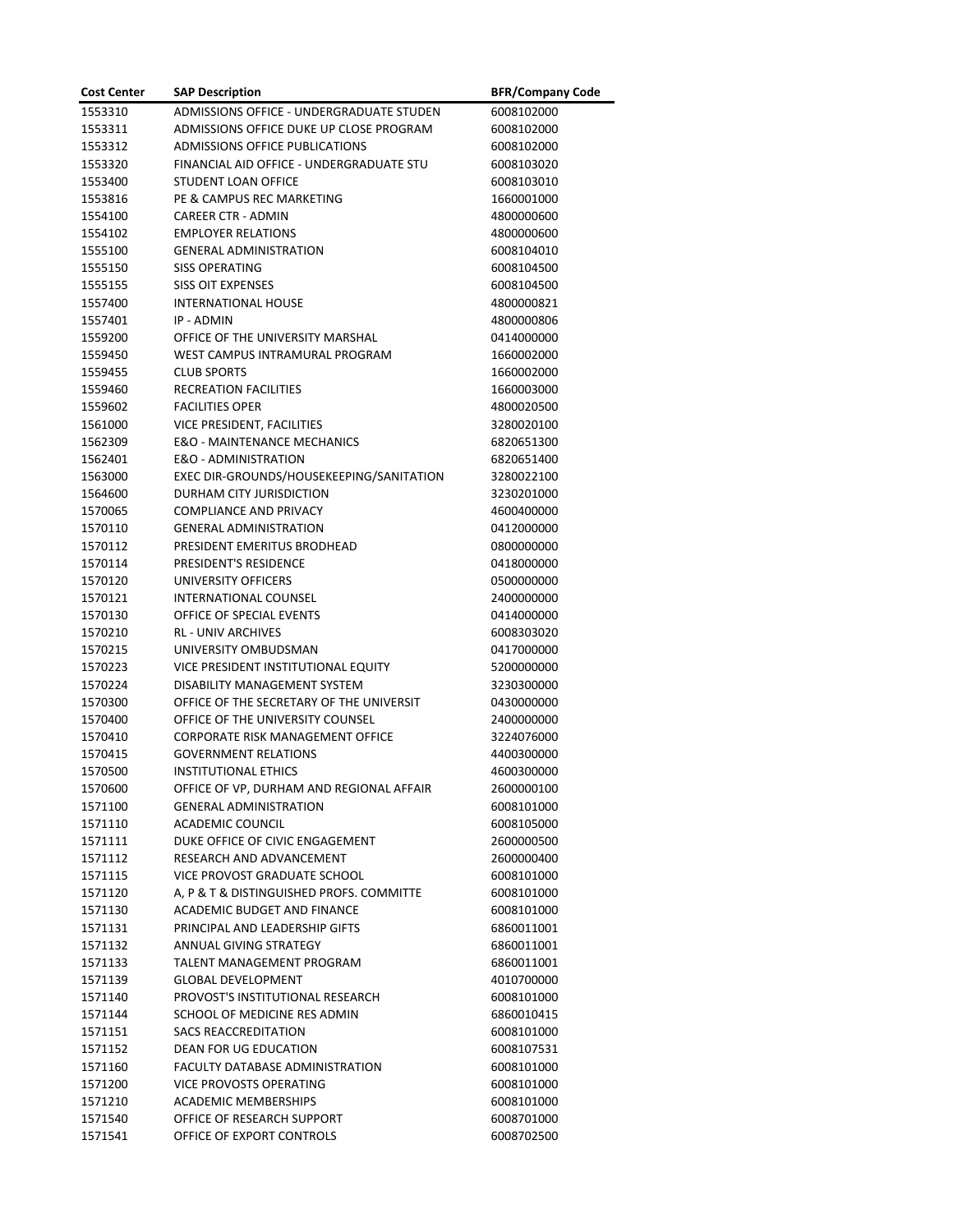| <b>Cost Center</b> | <b>SAP Description</b>                        | <b>BFR/Company Code</b> |
|--------------------|-----------------------------------------------|-------------------------|
| 1571560            | VICE PROVOST FOR RESERARCH                    | 6008702000              |
| 1572007            | <b>HEALTH POLICY ADMIN</b>                    | 6860508591              |
| 1572010            | MEDICAL CENTER & HEALTH SYSTEM ARCHITECT      | 6820202010              |
| 1572031            | OTC-IP MNGMNT & LICENSING                     | 2504000000              |
| 1572080            | ARCHIVES AND MEMORABILIA                      | 6860602000              |
| 1572171            | RESEARCH APPLICATION DEVELOPMENT              | 6860010403              |
| 1572215            | SCHOOL OF MEDICINE DEVELOPMENT-DEV & AA       | 6860011001              |
| 1572220            | VICE PRESIDENT-DEV & AA                       | 6860011001              |
| 1572222            | SPECIAL EVENTS-DEV & AA                       | 6860011001              |
| 1572225            | SCHOOL OF MEDICINE ALUMNI AFFAIRS-DEV &       | 6860011001              |
| 1572226            | ASSOCIATE VICE PRESIDENT-DEV & AA             | 6860011001              |
| 1572230            | DONOR RELATIONS-DEV & AA                      | 6860011001              |
| 1572231            | RESEARCH-DEV & AA                             | 6860011001              |
| 1572233            | FOUNDATION RELATIONS-DEV & AA                 | 6860011001              |
| 1572235            | COMMUNICATIONS-DEV & AA                       | 6860011001              |
| 1572236            | PLANNED GIVING-DEV & AA                       | 6860011001              |
| 1572237            | SCHOOL OF NURSING-DEV & AA                    | 6860011001              |
| 1572239            | MAJOR GIFTS-DEV & AA                          | 6860011001              |
| 1572250            | SALARY-DEV & AA                               | 6860011001              |
| 1572255            | MANAGEMENT SERVICES-DEV & AA                  | 6860011001              |
| 1572257            | ASSISTANT VICE PRESIDENT OPERATIONS-DEV       | 6860011001              |
| 1572998            | SCHOOL OF MEDICINE G & A ALLOCATION           | 6860010100              |
| 1573000            | <b>EXECUTIVE VICE-PRESIDENT</b>               | 3291000000              |
| 1573002            | MICROSOFT AGREEMENT                           | 3254011010              |
| 1573003            | <b>VISA SERVICES</b>                          | 3230600000              |
| 1573004            | PARKING AND TRANSPORTATION DIRECTOR           | 3230250000              |
| 1573006            | OIT COLLABORATIVE SERVICES                    | 3254019000              |
| 1573011            | <b>CO-LAB &amp; 3D PRINTING</b>               | 3254014010              |
| 1573016            | E-LEARNING TOOLS & LEARNING MGMT SYSTEM       | 3254011010              |
| 1573025            | OIT COLLABORATION WITH SCHOOLS                | 3254011010              |
| 1573026            | OIT SERVICE-BASED METRICS AND REPORTING       | 3254011060              |
| 1573033            | <b>OIT-UNIVERSITY INITIATIVES</b>             | 3254011010              |
| 1573043            | OIT ENTERPRISE INTERNET SERVICES              | 3254017010              |
| 1573044            | <b>HELPDESK-OIT</b>                           | 3254016010              |
| 1573046            | OIT CUSTOMER SUPPORT-TECH SRVCS FUND          | 3254013000              |
| 1573049            | <b>SECURITY</b>                               | 3254011030              |
| 1573052            | <b>CORPORATE SOFTWARE &amp; INTERNET DUES</b> | 3254014020              |
| 1573054            | VICE-PRESIDENT INFORMATION TECHNOL & CIO      | 3254011010              |
| 1573056            | DATA COMMUNICATIONS                           | 3254011040              |
| 1573062            | SOFTWARE ACQUISTION & DISTRIBUTION--OIT       | 3254014020              |
| 1573063            | SUPPORT@DUKE                                  | 3254016010              |
| 1573066            | <b>CAMPUS NETWORK INFRASTUCTURE</b>           | 3254011040              |
| 1573067            | OIT PROJECT OFFICE                            | 3254011010              |
| 1573068            | OIT INFRASTRUCTURE SYSTEMS SUPPORT            | 3254017010              |
| 1573069            | OIT IDENTITY MANAGEMENT                       | 3254011030              |
| 1573070            | ASST VP SAP-ADMIN SYSTEMS MGMT GROUP          | 3224000901              |
| 1573074            | INTERACTIVE TECHNOLOGY SERVICES               | 3254014010              |
| 1573076            | ACADEMIC SERVICES-ADMINISTRATION              | 3254014010              |
| 1573077            | <b>DUKE WEB SERVICES</b>                      | 3254014010              |
| 1573078            | CC FOR STORAGE, BACKUP, AND RECOVERY PRO      | 3254017010              |
| 1573080            | TABLEAU                                       | 3224000901              |
| 1573090            | INTERNAL ALLOCATION - CORPORATION             | 3254011010              |
| 1573091            | INTERNAL ALLOCATION - UNIVERSITY ONLY         | 3254011010              |
| 1573092            | INTERNAL ALLOCATION - UNIV/SOM                | 3254011010              |
| 1573095            | OIT DATA ANALYTICS PRACTICE                   | 3254011030              |
| 1573096            | OIT CREATIVE & USER EXPERIENCE                | 3254014010              |
| 1573100            | VICE PRESIDENT FINANCIAL SERVICES             | 3224000100              |
| 1573101            | ANNUAL FINANCIAL REPORTS/AUDITS COORDINA      | 3224000208              |
| 1573102            | CAPITAL BUDGET OFFICE                         | 3224000503              |
| 1573105            | RESEARCH COST COMPLIANCE PROGRAM              | 3224000307              |
|                    |                                               |                         |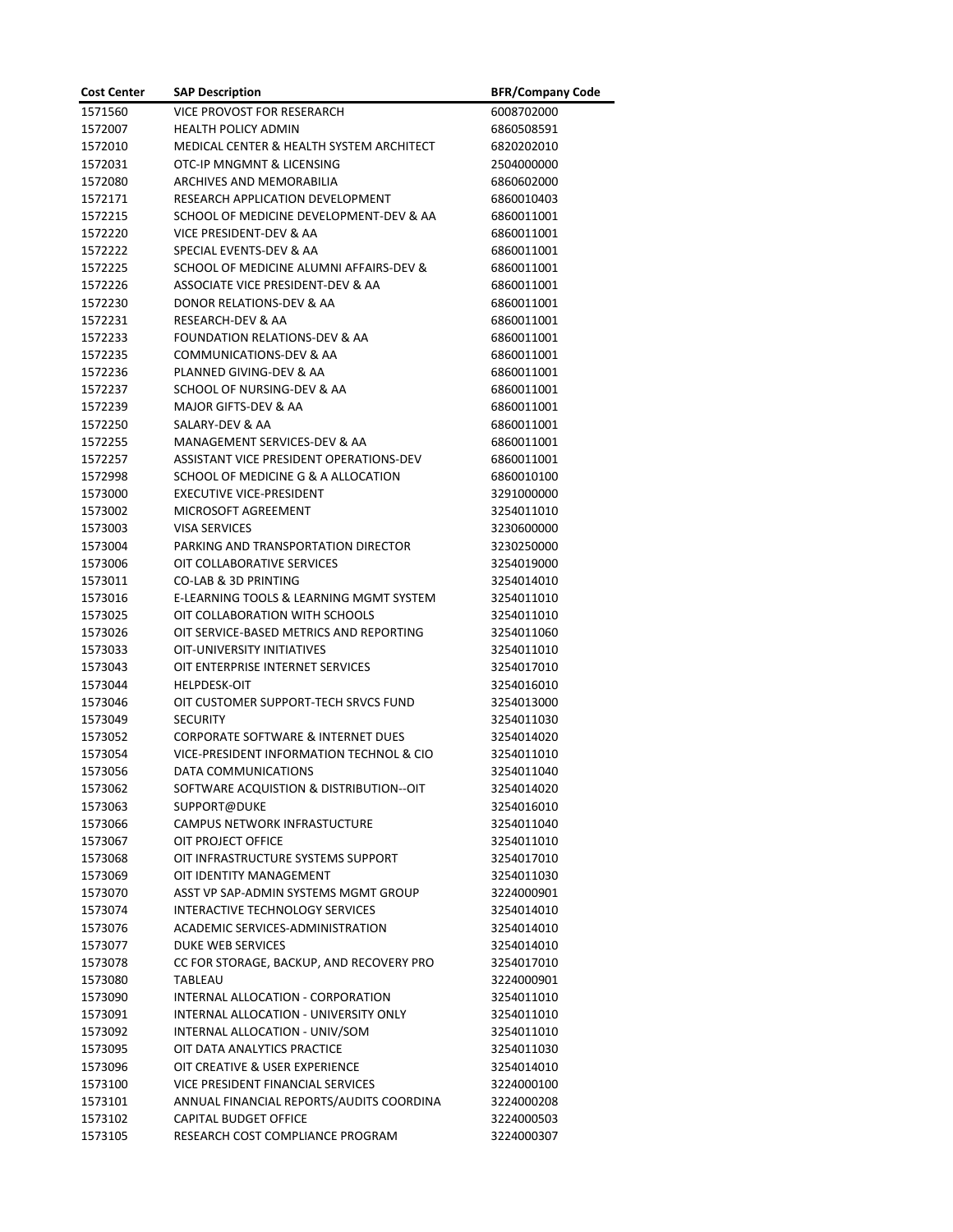| <b>Cost Center</b> | <b>SAP Description</b>                        | <b>BFR/Company Code</b> |
|--------------------|-----------------------------------------------|-------------------------|
| 1573106            | ASSOCIATE VICE PRESIDENT FOR CAP ASSETS       | 3224092000              |
| 1573110            | <b>CORPORATE TREASURY OPERATIONS</b>          | 3224075000              |
| 1573120            | <b>ASSOC VP-CONTROLLER</b>                    | 3224000205              |
| 1573122            | <b>FRINGE BENEFITS ACCOUNTING</b>             | 3224000215              |
| 1573124            | <b>GLOBAL SUPPORT</b>                         | 3224000216              |
| 1573125            | <b>CORPORATE PAYROLL SERVICES</b>             | 3224000207              |
| 1573130            | SUPPLY CHAIN-PROGRAM SUBSCRIPTIONS            | 3224081000              |
| 1573131            | <b>SPA AUDIT</b>                              | 4600200000              |
| 1573132            | <b>INSTITUTIONAL INSURANCE COSTS</b>          | 3224076000              |
| 1573133            | <b>INSTITUTIONAL ECOMMERCE COSTS</b>          | 3224078000              |
| 1573134            | INSTITUTIONAL ASM-SAP TECHNOLOGY COSTS        | 3224000901              |
| 1573135            | API INSTITUTIONAL SUPPORT                     | 3224000901              |
| 1573141            | COST REIMBURSEMENT & ANALYSIS                 | 3224000302              |
| 1573142            | <b>BUDGETS AND ANALYSIS</b>                   | 3224000501              |
| 1573145            | ASSOC VP RCC & FED REIMBURSEMENT              | 3224000305              |
| 1573146            | <b>ACCOUNTING SYSTEMS ADMINISTRATION</b>      | 3224000201              |
| 1573148            | <b>SYSTEMS SUPPORT</b>                        | 3224000100              |
| 1573149            | <b>CORPORATE TAX REPORTING &amp; SERVICES</b> | 3224000209              |
| 1573150            | <b>INTERNAL AUDIT</b>                         | 4600100000              |
| 1573151            | <b>INTERNAL AUDIT OFFICE</b>                  | 4600100000              |
| 1573152            | INTERNAL AUDIT-AUDIT COMMITTEE EXPENSES       | 4600100000              |
| 1573160            | <b>BANK SERVICE CHARGES</b>                   | 3224072000              |
| 1573161            | <b>BANK SERVICE CHARGES-GLOBAL</b>            | 3224072000              |
| 1573170            | PLANT ACCOUNTING                              | 3224000301              |
| 1573180            | POST-AWARD ADMINISTRATION                     | 3224073600              |
| 1573200            | ASSOC VICE PRESIDENT & DEPUTY TREASURER       | 3224071000              |
| 1573201            | <b>ACCOUNTS PAYABLE</b>                       | 3224000206              |
| 1573203            | PROCUREMENT & SUPPLY CHAIN MGMT-SUPP MGM      | 3224083000              |
| 1573204            | ASSOC VP DISBURSEMENT SVCS                    | 3224000212              |
| 1573205            | OFC OF EDUC FOR RESEARCH ADMIN & FINANCE      | 3224000213              |
| 1573206            | <b>EMPLOYEE TRAVEL &amp; REIMBURSEMENT</b>    | 3224000214              |
| 1573210            | VICE PRESIDENT PROCUREMENT & SUPPLY CHAI      | 3224081000              |
| 1573213            | PROCUREMENT SERVICES-PRINT PROGRAM            | 3224081000              |
| 1573217            | E-COMMERCE                                    | 3224078000              |
| 1573219            | <b>ACCOUNTS RECEIVABLE</b>                    | 3224074000              |
| 1573221            | <b>CARD PROGRAM SERVICES</b>                  | 3224074000              |
| 1573222            | <b>BUY@DUKE</b>                               | 3224081000              |
| 1573223            | TREASURY BILLING SERVICES                     | 3224073500              |
| 1573225            | POST-AWARD FINANCIAL MANAGEMENT               | 3224073400              |
| 1573334            | PC DEGAUSSING                                 | 3224082000              |
| 1573500            | <b>VP ADMINISTRATION</b>                      | 3230100100              |
| 1573501            | STAFF AND FAMILY PROGRAMS                     | 3230100340              |
| 1573502            | RECRUITMENT                                   | 3230100210              |
| 1573504            | DOING GOOD                                    | 2600000400              |
| 1573505            | <b>REWARDS AND RECONGITION</b>                | 3230100500              |
| 1573506            | LEARNING & ORGANIZATION DEVELOPMENT           | 3230100240              |
| 1573508            | STAFF & LABOR RELATIONS                       | 3230100310              |
| 1573510            | HUMAN RESOURCE INFORMANTION CENTER            | 3230100100              |
| 1573513            | HR OFFICE OF COMM SVCS                        | 3230100900              |
| 1573515            | <b>HUMAN RESOURCES BUSINESS OFFICE</b>        | 3230101000              |
| 1573517            | PROFESSIONAL DEVELOPMENT INSTITUTE            | 3230100220              |
| 1573522            | <b>GLOBAL ADMINISTRATIVE SUPPORT</b>          | 3230100100              |
| 1573551            | <b>DUKE SUSTAINABILITY</b>                    | 3285000000              |
| 1573552            | DUKE CARBON OFFSETS                           | 3285000000              |
| 1573553            | DUKE CAMPUS FARM                              | 3285000000              |
| 1573640            | <b>BURSAR'S OFFICE</b>                        | 3224073000              |
| 1573810            | DUKE CAMPUS MAIL SERVICES                     | 3224030000              |
| 1574000            | VICE PRESIDENT - ALUMNI & DEVELOPMENT         | 4010100000              |
| 1574030            | <b>DUKE UK TRUST</b>                          | 4010700000              |
| 1574100            | DEVELOPMENT SERVICES - UNIV DEV               | 4010200000              |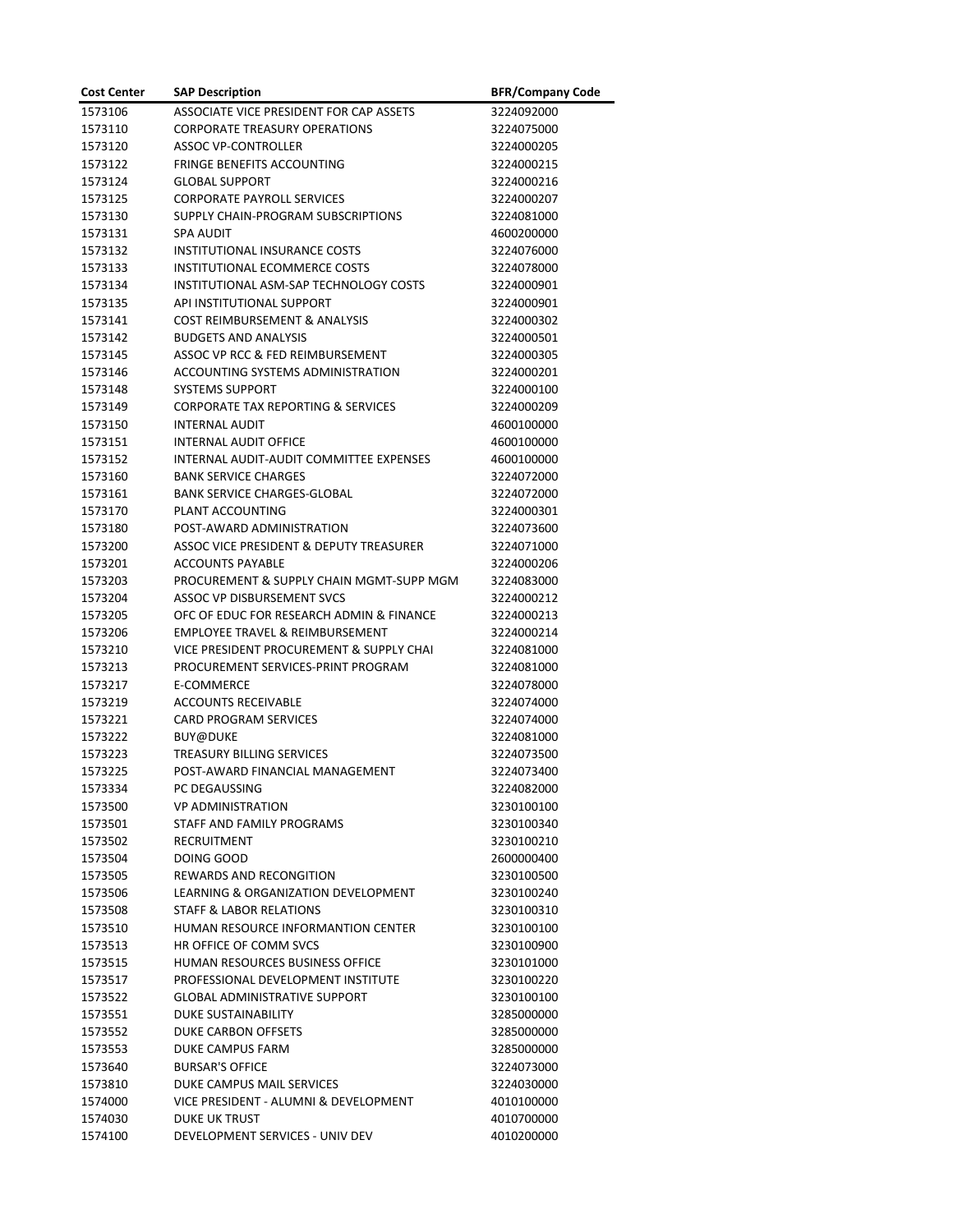| <b>Cost Center</b> | <b>SAP Description</b>                                    | <b>BFR/Company Code</b>  |
|--------------------|-----------------------------------------------------------|--------------------------|
| 1574105            | ASSOCIATE VICE PRESIDENT - UNIV DEV                       | 4010700000               |
| 1574107            | TRINITY COLLEGE & UNDERGRAD EDUCATION                     | 4010700000               |
| 1574108            | UNIVERSITY DEVELOPEMENT-CORP. RELATIONS                   | 4010700000               |
| 1574110            | PROS RES MGMT ANALYTICS - UNIV DEV                        | 4010200000               |
| 1574121            | PRINCIPAL GIFTS-UNIV DEV                                  | 4010400000               |
| 1574130            | SPECIAL EVENTS - UNIV DEV                                 | 4010200000               |
| 1574210            | <b>GENERAL ADMINISTRATION</b>                             | 4010600000               |
| 1574211            | <b>ALUMNI TRAVEL</b>                                      | 4010300000               |
| 1574212            | <b>LOCAL ASSOCIATION</b>                                  | 4010200000               |
| 1574213            | <b>REUNIONS</b>                                           | 4010600000               |
| 1574214            | <b>ADMISSIONS</b>                                         | 4010600000               |
| 1574215            | STUDENT PROGRAMS/PROFESSIONAL SCHOOLS                     | 4010600000               |
| 1574216            | ALUMNI AFFAIRS-COMPUTER TECHNOLOGY PROGR                  | 4010200000               |
| 1574217            | LIFELONG LEARNING                                         | 4010200000               |
| 1574220            | KARSH VISITOR CENTER ADMINISTRATION                       | 4010200000               |
| 1574226            | <b>DUKE NY REGION</b>                                     | 4010200000               |
| 1574227            | <b>DUKE DC REGION</b>                                     | 4010200000               |
| 1574228            | DUKE NORCAL REGION                                        | 4010200000               |
| 1574229            | DUKE SOCAL REGION                                         | 4010200000               |
| 1574230            | <b>DUKE ATLANTA REGION</b>                                | 4010200000               |
| 1574231            | DUKE BOSTON REGION                                        | 4010200000               |
| 1574232            | DUKE CHARLOTTE REGION                                     | 4010200000               |
| 1574233            | DUKE CHICAGO REGION                                       | 4010200000               |
| 1574234            | DUKE PHILADELPHIA REGION                                  | 4010200000               |
| 1574235            | <b>DUKE TRIANGLE REGION</b>                               | 4010200000               |
| 1574350            | FOUNDATION RELATIONS - UNIV DEV                           | 4010700000               |
| 1574370            | GIFT PLANNING - UNIV DEV                                  | 4010700000               |
| 1574375            | <b>MAJOR GIFTS - UNIV DEV</b>                             | 4010700000               |
| 1574384            | DEVELOPMENT COMMUNICATIONS - UNIV DEV                     | 4010300000               |
| 1574385            | DONOR RELATIONS - UNIV DEV                                | 4010300000               |
| 1574390            | ANNUAL FUND - UNIV DEV                                    | 4010600000               |
| 1574391            | DEVELOPMENT DKU & CHINA<br>OFFICE OF NEWS & COMMUNICATION | 4010700000               |
| 1574400<br>1574405 | VP PUBLIC AFFAIRS AND GOVT. RELATIONS                     | 4400100000<br>4400500000 |
| 1574410            | DDNP & COMMUNITY DEVELOPMENT                              | 2600000200               |
| 1574414            | <b>EDUCATION COLLABORATION</b>                            | 2600000300               |
| 1574500            | <b>ALUMNI &amp; DEVELOPMENT RECORDS</b>                   | 3224079000               |
| 1574700            | <b>BUSINESS INTELLIGENCE</b>                              | 4010200000               |
| 1579323            | <b>COMPUTING OPERATIONS - OIT</b>                         | 3254015000               |
| 1579325            | <b>APPLICATION SERVICES</b>                               | 3254016010               |
| 1579332            | ADMINISTRATION INFORMATION SUPPORT                        | 3254017010               |
| 1579846            | IT OPERATIONS MANAGEMENT & SUPPORT                        | 3254018000               |
| 1800010            | <b>GENERAL ADMINISTRATION</b>                             | 1620001002               |
| 1900051            | ONE CITY CENTER UPFIT                                     | 4010200000               |
| 1900063            | NASHER ART MUSEUM SIPII ENHANCEMENT                       | 6008601000               |
| 1900065            | PERKINS SIPII ENHANCEMENT                                 | 6008301010               |
| 1900095            | CRM IMPLEMENTATION                                        | 8090300000               |
| 1900099            | <b>CYBER INSURANCE</b>                                    | 8090300000               |
| 1900117            | DUKE PERFORMANCE DEBT SERVICE                             | 6008106540               |
| 1900148            | S4 PROJECT PAYBACK-UNIVERSITY SHARE                       | 3224000901               |
| 1900351            | NASHER MUSEUM ART EXHIBITION EXPENSES                     | 6008601000               |
| 1901082            | PERKINS RENOVATION                                        | 6008301010               |
| 1901230            | SIP CONTRIBUTION-CHAPEL                                   | 5600100100               |
| 1902900            | SIP CONTRIBUTION-GARDENS                                  | 3280070100               |
| 1902910            | <b>DUKE GARDENS SUPPORT</b>                               | 3280070100               |
| 1904210            | ALUMNI AFFAIRS SUPPORT                                    | 4010200000               |
| 1905016            | LIBRARY SERVICE CENTER 2 (LSC2)                           | 6008301010               |
| 1905017            | PERKINS EXPAN & RENOV DEBT SERVICE                        | 6008301010               |
| 1905018            | LIBRARY SERVICE CENTER MODULE 3                           | 6008301010               |
| 1905223            | NASHER ART MUSEUM DEBT SERVICE                            | 6008601000               |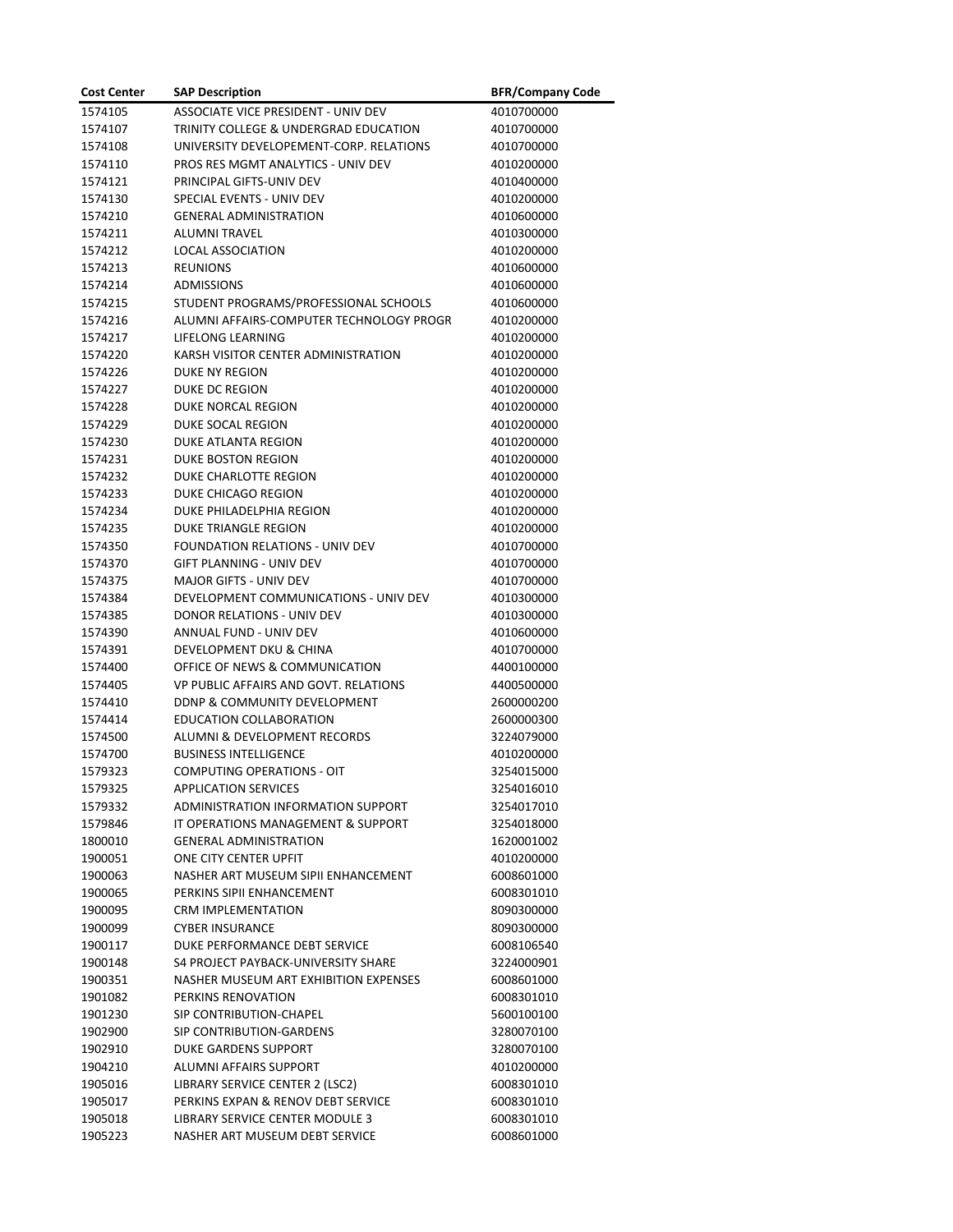| <b>Cost Center</b>     | <b>SAP Description</b>                                                           | <b>BFR/Company Code</b>              |
|------------------------|----------------------------------------------------------------------------------|--------------------------------------|
| 1905226                | PERKINS 2.2 DEBT                                                                 | 6008301010                           |
| 1905227                | PERKINS TLC DEBT SERVICE                                                         | 6008301010                           |
| 1905228                | PERKINS 2.0 DEBT                                                                 | 6008301010                           |
| 1906700                | LAND ACQUISITIONS - MEDICINE                                                     | 6860010100                           |
| 1906708                | WITHDRAWAL FROM SPECIAL FUNDS-HANES                                              | 6860010100                           |
| 8308010                | <b>ADMINISTRATION</b>                                                            | 9400101002                           |
| 8500462                | DUKE UNIVERSITY FEDERAL CREDIT UNION                                             | 9750000000                           |
| 201010010              | DUHS CHIEF NURSE EXECUTIVE                                                       | Co <sub>20</sub>                     |
| 201010011              | DUHS NURSING TUITION BENEFIT                                                     | Co <sub>20</sub>                     |
| 201010012              | PATIENT CARE TECHNOLOGY EDUCATION                                                | Co <sub>20</sub>                     |
| 201010013              | DUHS CASE MANAGEMENT                                                             | Co20                                 |
| 201010014              | DUHS TALENT ACQUISITION                                                          | Co <sub>20</sub>                     |
| 201010015              | DUHS CLINICAL EDUCATION & PROFESSIONAL D                                         | Co <sub>20</sub>                     |
| 201010016              | DUHS-CENTER FOR ADVANCED PRACTICE                                                | Co <sub>20</sub>                     |
| 201010017              | DNP QUALITY IMPLEMENTATION PROGRAM                                               | Co <sub>20</sub>                     |
| 201010018              | NURSING AND PATIENT CARE SERVICES TALENT                                         | Co <sub>20</sub>                     |
| 201010019              | JOINT ACCREDITATION                                                              | Co <sub>20</sub>                     |
| 201010043              | DUHS ADMINISTRATIVE EXPENSES                                                     | Co <sub>20</sub>                     |
| 201010058              | Director, Government Relations                                                   | Co <sub>20</sub>                     |
| 201010059              | Director, Procurement Services                                                   | Co20                                 |
| 201010060              | <b>SUPPLY CHAIN</b>                                                              | Co20                                 |
| 201010062              | DUHS CHIEF MEDICAL OFFICER                                                       | Co <sub>20</sub>                     |
| 201010063              | Health System Counsel                                                            | Co20                                 |
| 201010064              | <b>DUHS Compliance Officer</b>                                                   | Co <sub>20</sub>                     |
| 201010068<br>201010069 | PATIENT SAFETY AND CLINICAL QUALITY OFFI<br>EXECUTIVE VICE PRES CLINICAL AFFAIRS | Co <sub>20</sub><br>Co <sub>20</sub> |
| 201010071              | PATIENT SAFETY TRAINING CENTER                                                   | Co <sub>20</sub>                     |
| 201010075              | <b>DUHS CMO Patient Quality Initiatives</b>                                      | Co20                                 |
| 201010077              | DUKE MEDICAL IMAGING RADIATION                                                   | Co20                                 |
| 201010078              | PROFESSIONALISM                                                                  | Co <sub>20</sub>                     |
| 201010079              | INTERNAL PHYSICIAN ADVISOR PROGRAM                                               | Co <sub>20</sub>                     |
| 201010084              | SOCIAL MEDIA STRATEGY                                                            | Co <sub>20</sub>                     |
| 201010085              | DUKE HIGHLY EDUCATED AGING TREATER STAND                                         | Co <sub>20</sub>                     |
| 201010092              | <b>CREDENTIAL VERIFICATION OFFICE</b>                                            | Co <sub>20</sub>                     |
| 201010094              | SR VP ADMINISTRATION COST CENTER                                                 | Co <sub>20</sub>                     |
| 201010096              | HEALTHCARE QUALITY IMPROVEMENT                                                   | Co <sub>20</sub>                     |
| 201010097              | FERTILITY ELECTRONIC HEALTH RECORD                                               | Co <sub>20</sub>                     |
| 201010099              | OPTOMIZING PROGNOSTIC TRIGGERS                                                   | Co <sub>20</sub>                     |
| 201010100              | DUHS CHIEF QUALITY OFFICER                                                       | Co20                                 |
| 201010104              | <b>BUNDLED GOALS OF CARE</b>                                                     | Co <sub>20</sub>                     |
| 201011001              | <b>CHANCELLOR</b>                                                                | Co <sub>20</sub>                     |
| 201011004              | CHANCELLOR'S LEADERSHIP IN ACADEMIC MEDI                                         | Co20                                 |
| 201011008<br>201012001 | DUHS - EXECUTIVE FELLOWS PROGRAM                                                 | Co <sub>20</sub>                     |
| 201013001              | DUKE MEDICINE NEWS & COMMUNICATIONS<br>MARKETING ADMINISTRATION                  | Co <sub>20</sub><br>Co20             |
| 201013002              | CELEBRATING DUKE BRAND INITIATIVE                                                | Co <sub>20</sub>                     |
| 201013300              | SPECIAL CONSTITUENCIES PATIENT PROGRAM                                           | Co <sub>20</sub>                     |
| 201015001              | OFFICE OF COMMUNITY RELATIONS                                                    | Co <sub>20</sub>                     |
| 201017977              | <b>GOLDEN DRIVE-LONG TERM STORAGE</b>                                            | Co20                                 |
| 201018000              | PHYSICIAN SHARED SAVINGS CONTROL                                                 | Co20                                 |
| 201018001              | PHYSICIAN SHARED SAVINGS SPINE                                                   | Co <sub>20</sub>                     |
| 201030021              | COST ALLOCATIONS TO COMPANY 21                                                   | Co <sub>20</sub>                     |
| 201030024              | COST ALLOCATIONS TO COMPANY 24                                                   | Co <sub>20</sub>                     |
| 201030026              | <b>COST ALLOCATIONS TO COMPANY 26</b>                                            | Co <sub>20</sub>                     |
| 201030030              | COST ALLOCATIONS TO COMPANY 30                                                   | Co <sub>20</sub>                     |
| 201030040              | COST ALLOCATIONS TO COMPANY 40                                                   | Co <sub>20</sub>                     |
| 201030041              | COST ALLOCATIONS TO COMPANY 41                                                   | Co20                                 |
| 201030050              | COST ALLOCATIONS TO COMPANY 50                                                   | Co20                                 |
| 201030060              | COST ALLOCATIONS TO COMPANY 60                                                   | Co <sub>20</sub>                     |
| 201040018              | Chief Financial Officer                                                          | Co <sub>20</sub>                     |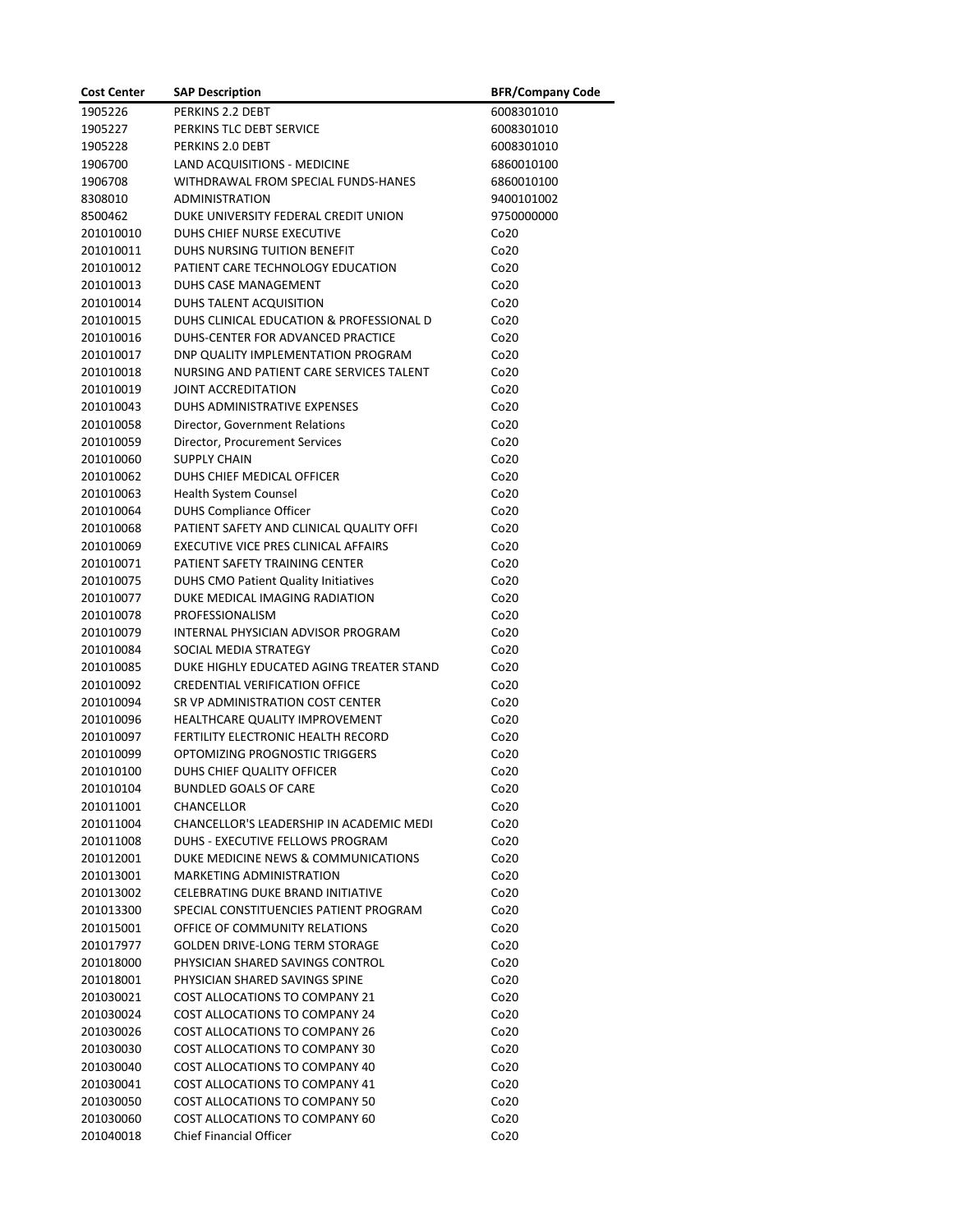| <b>Cost Center</b> | <b>SAP Description</b>                       | <b>BFR/Company Code</b> |
|--------------------|----------------------------------------------|-------------------------|
| 201040023          | <b>ASST VP BUDGET &amp; ANALYSIS</b>         | Co <sub>20</sub>        |
| 201040025          | ASSOC VP & CORPORATE CONTROLLER              | Co20                    |
| 201040028          | DUHS PTO & FAS 106/112                       | Co20                    |
| 201040033          | REIMBURSEMENT & REVENUE ACCOUNTING           | Co20                    |
| 201040034          | <b>GENERAL ACCTG AND FINANCIAL REPORTING</b> | Co20                    |
| 201040035          | <b>COST ACCOUNTING</b>                       | Co20                    |
| 201040036          | DUHS CORPORATE CONSULTING                    | Co <sub>20</sub>        |
| 201040045          | CHANCELLOR'S EXPENSES #1                     | Co <sub>20</sub>        |
| 201040048          | CENTRAL FINANCE TRAV, EDUC, & FACILITIES     | Co <sub>20</sub>        |
| 201040059          | <b>DHTS FINANCE</b>                          | Co20                    |
| 201040060          | <b>HYPERION MANAGEMENT</b>                   | Co20                    |
| 201040061          | DUHS EXECUTIVE COMPENSATION                  | Co <sub>20</sub>        |
| 201040063          | DUHS Cash Management and Treasury            | Co <sub>20</sub>        |
| 201040064          | DUHS General Accounting and Financial Re     | Co <sub>20</sub>        |
| 201040065          | Deloitte Transforming Our Future Project     | Co <sub>20</sub>        |
| 201040069          | <b>KNIGHT HOUSE</b>                          | Co <sub>20</sub>        |
|                    | COMPANY 20 COVID 19                          |                         |
| 201040081          | PARALEGAL SUPPORT UNIV. COUNSEL OFFICE       | Co20                    |
| 201040090          |                                              | Co <sub>20</sub>        |
| 201050000          | DMAS ADMINISTRATION                          | Co20                    |
| 201050003          | HIRE AHEAD POOL                              | Co20                    |
| 201050025          | DHAS EXTERNAL SUPPORT                        | Co <sub>20</sub>        |
| 201050026          | <b>ACCESS OPERATIONS MGMT</b>                | Co <sub>20</sub>        |
| 201051001          | <b>ACCESS SUPPORT SERVICES</b>               | Co <sub>20</sub>        |
| 201051002          | DHAS OPERATIONAL SUPPORT                     | Co <sub>20</sub>        |
| 201051031          | <b>ONCOLOGY ACCESS CENTER</b>                | Co <sub>20</sub>        |
| 201051044          | CARDIOLOGY ACCESS CENTER                     | Co <sub>20</sub>        |
| 201051050          | <b>GI ACCESS CENTER</b>                      | Co <sub>20</sub>        |
| 201051051          | PEDIATRICS ACCESS CENTER                     | Co <sub>20</sub>        |
| 201051052          | DUKE OUTPATIENT ACCESS CENTER                | Co <sub>20</sub>        |
| 201051053          | OPHTHALMOLOGY ACCESS CENTER                  | Co <sub>20</sub>        |
| 201051054          | <b>MEDICINE ACCESS CENTER</b>                | Co20                    |
| 201051055          | ORTHOPAEDICS ACCESS CENTER                   | Co <sub>20</sub>        |
| 201051056          | PT/OT ACCESS CENTER                          | Co <sub>20</sub>        |
| 201051058          | DERMATOLOGY ACCESS CENTER                    | Co20                    |
| 201052019          | <b>OB/GYN ACCESS CENTER</b>                  | Co <sub>20</sub>        |
| 201052020          | NEUROSCIENCES ACCESS CENTER                  | Co <sub>20</sub>        |
| 201052021          | <b>FAMILY MEDICINE ACCESS CENTER</b>         | Co <sub>20</sub>        |
| 201052023          | <b>SURGERY ACCESS CENTER</b>                 | Co20                    |
| 201052024          | RADIATION ONCOLOGY ACCESS CENTER             | Co20                    |
| 201052025          | NEUROSURGERY ACCESS CENTER                   | Co20                    |
| 201052026          | DPC ACCESS CENTER                            | Co20                    |
| 201052030          | <b>DHAS IMAGING</b>                          | Co <sub>20</sub>        |
| 201052033          | RHEUMATOLOGY ACCESS CENTER                   | Co <sub>20</sub>        |
| 201052039          | <b>CDU ACCESS CENTER</b>                     | Co <sub>20</sub>        |
| 201052046          | <b>PSYCHIATRY ACCESS CENTER</b>              | Co <sub>20</sub>        |
| 201052048          | PLASTIC SURGERY ACCESS CENTER                | Co <sub>20</sub>        |
| 201052049          | SPEECH & AUDIOLOGY ACCESS CENTER             | Co <sub>20</sub>        |
| 201052050          | <b>GERIATRIC ACCESS CENTER</b>               | Co <sub>20</sub>        |
| 201052052          | DRAH ONCOLOGY ACCESS CENTER                  | Co <sub>20</sub>        |
| 201052053          | <b>COVID HOTLINE SUPPORT</b>                 | Co <sub>20</sub>        |
| 201052054          | TELEHEALTH SUPPORT                           | Co <sub>20</sub>        |
| 201052055          | <b>COVID NURSE TRIAGE</b>                    | Co <sub>20</sub>        |
| 201055002          | <b>SUPPORT SERVICES</b>                      | Co <sub>20</sub>        |
| 201070000          | DHTS-DATA CTR SRVCS OTHER                    | Co <sub>20</sub>        |
| 201070001          | CLINICAL AND ADMINISTRATIVE FIELD SVCS       | Co <sub>20</sub>        |
| 201070002          | <b>NETWORK - PORTS</b>                       | Co <sub>20</sub>        |
| 201070003          | DHTS ADMINISTRATION                          | Co <sub>20</sub>        |
| 201070004          | ACCOUNT PROVISIONING                         | Co <sub>20</sub>        |
| 201070005          | CA - ENTERPRISE CLINICAL CARE                | Co <sub>20</sub>        |
| 201070006          | CA - RADIOLOGY                               | Co20                    |
|                    |                                              |                         |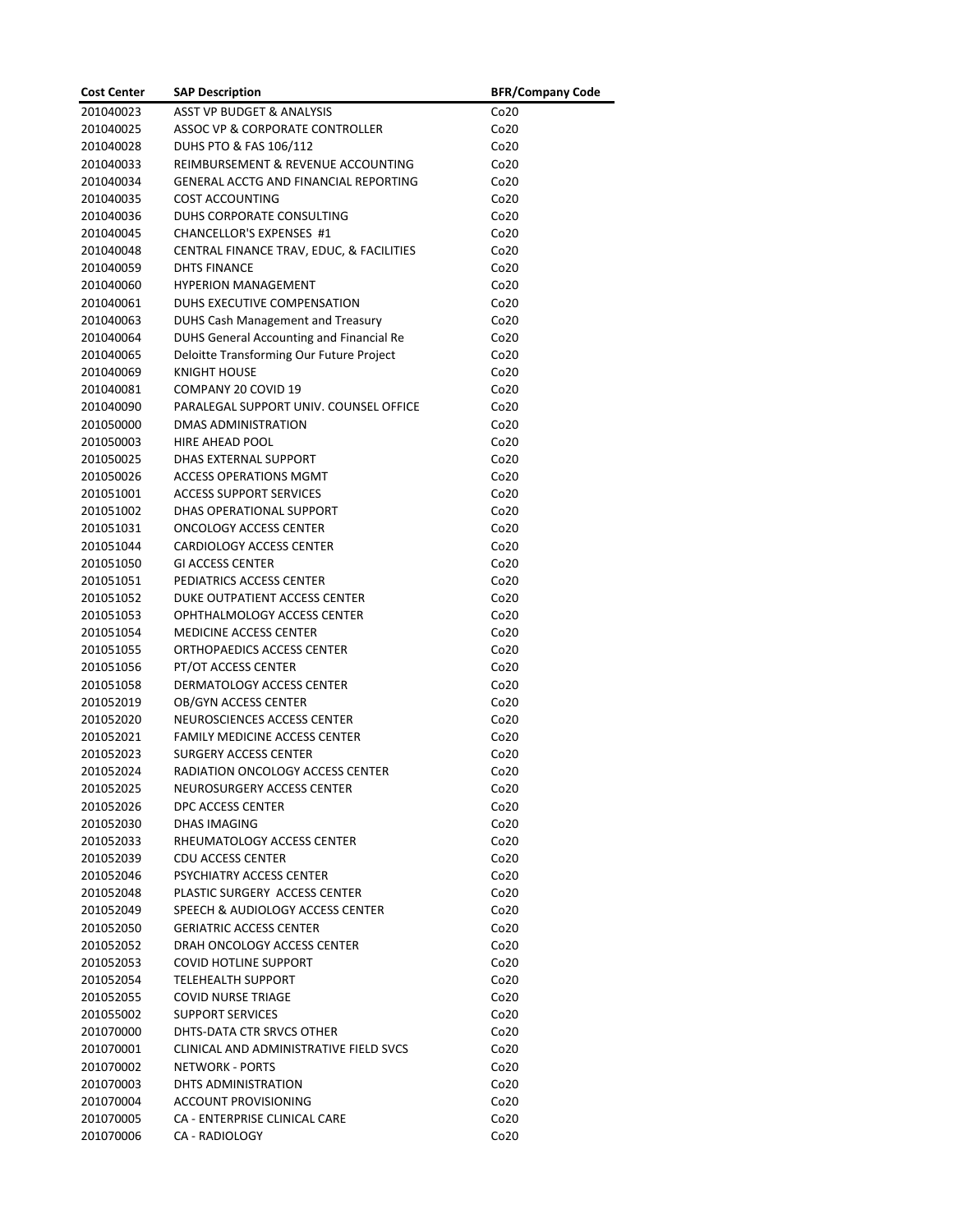| <b>Cost Center</b>     | <b>SAP Description</b>                              | <b>BFR/Company Code</b> |
|------------------------|-----------------------------------------------------|-------------------------|
| 201070007              | DHTS - INFORMATION SECURITY ADMIN                   | Co <sub>20</sub>        |
| 201070008              | <b>CA - NURSING</b>                                 | Co20                    |
| 201070009              | <b>SOC - SERVICE DESK</b>                           | Co20                    |
| 201070013              | DHTS - CIO OPERATIONAL FUND                         | Co <sub>20</sub>        |
| 201070017              | <b>INTEGRATION SERVICES</b>                         | Co <sub>20</sub>        |
| 201070021              | DHTS - ACADEMIC SUPPORT                             | Co <sub>20</sub>        |
| 201070023              | DHTS WEB SERVICES                                   | Co <sub>20</sub>        |
| 201070027              | RADIOLOGY IMAGE MANAGEMENT                          | Co <sub>20</sub>        |
| 201070028              | CLINICAL ENGINEERING ADMIN                          | Co <sub>20</sub>        |
| 201070031              | DHTS - LEARNING MANAGEMENT SYSTEMS                  | Co20                    |
| 201070038              | DUH CLINICAL ENGINEERING                            | Co <sub>20</sub>        |
| 201070042              | <b>MC - EPIC DEPRECIATION</b>                       | Co <sub>20</sub>        |
| 201070045              | MC - EPICCARE INPATIENT                             | Co <sub>20</sub>        |
| 201070048              | MC - MAESTRO CARE ENTERPRISE                        | Co <sub>20</sub>        |
| 201070049              | <b>LAB INFORMATION SYSTEMS</b>                      | Co <sub>20</sub>        |
| 201070054              | MC - EPICCARE AMBULATORY                            | Co20                    |
|                        |                                                     |                         |
| 201070055<br>201070056 | SHAREPOINT AND COLLABORATION SERVICES               | Co <sub>20</sub>        |
|                        | DIGITAL STRATEGY OFFICE<br>DRH CLINICAL ENGINEERING | Co <sub>20</sub>        |
| 201070058              |                                                     | Co <sub>20</sub>        |
| 201070059              | MC - RC - ADT/PRELUDE                               | Co <sub>20</sub>        |
| 201070060              | DHTS - PROJECT MANAGEMENT OFFICE                    | Co <sub>20</sub>        |
| 201070062              | DHTS - PC PLAN CONTINGENCY                          | Co <sub>20</sub>        |
| 201070063              | <b>DHTS - Audio Visual Support</b>                  | Co <sub>20</sub>        |
| 201070066              | EA - REVENUE SURROUNDING APPLICATIONS               | Co <sub>20</sub>        |
| 201070067              | ENGINEERING SERVICES MANAGED DEVICES                | Co <sub>20</sub>        |
| 201070068              | DHRH CLINICAL ENGINEERING                           | Co <sub>20</sub>        |
| 201070069              | <b>MC - MAESTRO BEAKER</b>                          | Co <sub>20</sub>        |
| 201070072              | DHTS - DATA CENTER SERVICES                         | Co20                    |
| 201070073              | UNIFIED COMMUNICATIONS                              | Co <sub>20</sub>        |
| 201070074              | <b>CORE OPERATIONS</b>                              | Co <sub>20</sub>        |
| 201070075              | <b>HOSTING - PHYSICAL SERVERS - WINDOWS</b>         | Co <sub>20</sub>        |
| 201070076              | <b>EA - SHARED SERVICES</b>                         | Co <sub>20</sub>        |
| 201070077              | DHTS ADMINISTRATION - SERVICE NOW                   | Co <sub>20</sub>        |
| 201070078              | IMAGING CLINICAL ENGINEERING                        | Co <sub>20</sub>        |
| 201070079              | <b>STORAGE - TIER 1</b>                             | Co <sub>20</sub>        |
| 201070081              | LINCOLN COMMUNITY HEALTH CENTER                     | Co <sub>20</sub>        |
| 201070082              | EA - FTES                                           | Co <sub>20</sub>        |
| 201070084              | RECORDS MANAGEMENT                                  | Co20                    |
| 201070085              | EA - PDC APPLICATIONS                               | Co20                    |
| 201070086              | EA - HIM APPLICATIONS                               | Co20                    |
| 201070087              | E-FAX                                               | Co <sub>20</sub>        |
| 201070088              | PDC CLINICAL ENGINEERING                            | Co <sub>20</sub>        |
| 201070089              | <b>EA - COMPLIANCE</b>                              | Co <sub>20</sub>        |
| 201070090              | ENTERPRISE IMAGE MANAGEMENT                         | Co <sub>20</sub>        |
| 201070091              | CTO - STRATEGY AND ARCHITECTURE                     | Co <sub>20</sub>        |
| 201070092              | <b>ENGINEERING SERVICES</b>                         | Co20                    |
| 201070093              | <b>IT TOOLS</b>                                     | Co <sub>20</sub>        |
| 201070094              | CLINICAL IMAGING FTE'S                              | Co <sub>20</sub>        |
| 201070095              | <b>SHARED LICENSES</b>                              | Co <sub>20</sub>        |
| 201070096              | CONTACT CENTER APPLICATIONS & SERVICES              | Co <sub>20</sub>        |
| 201070097              | MEDIASITE                                           | Co <sub>20</sub>        |
| 201070098              | <b>INFUSION PUMPS</b>                               | Co <sub>20</sub>        |
| 201070099              | SOC-DUKE MEDICINE OPERATORS                         | Co <sub>20</sub>        |
| 201070100              | MC - MAESTRO CARE - FTES                            | Co <sub>20</sub>        |
| 201070101              | MC - RC - CADENCE                                   | Co <sub>20</sub>        |
| 201070102              | MC - RC - RESOLUTE HB                               | Co <sub>20</sub>        |
| 201070103              | MC - RC - RESOLUTE HIM                              | Co <sub>20</sub>        |
| 201070104              | MC - RC - RESOLUTE PB                               | Co <sub>20</sub>        |
| 201070105              | MC - INPATIENT RADIANT                              | Co <sub>20</sub>        |
| 201070106              | MC - OUTPATIENT RADIANT                             | Co20                    |
|                        |                                                     |                         |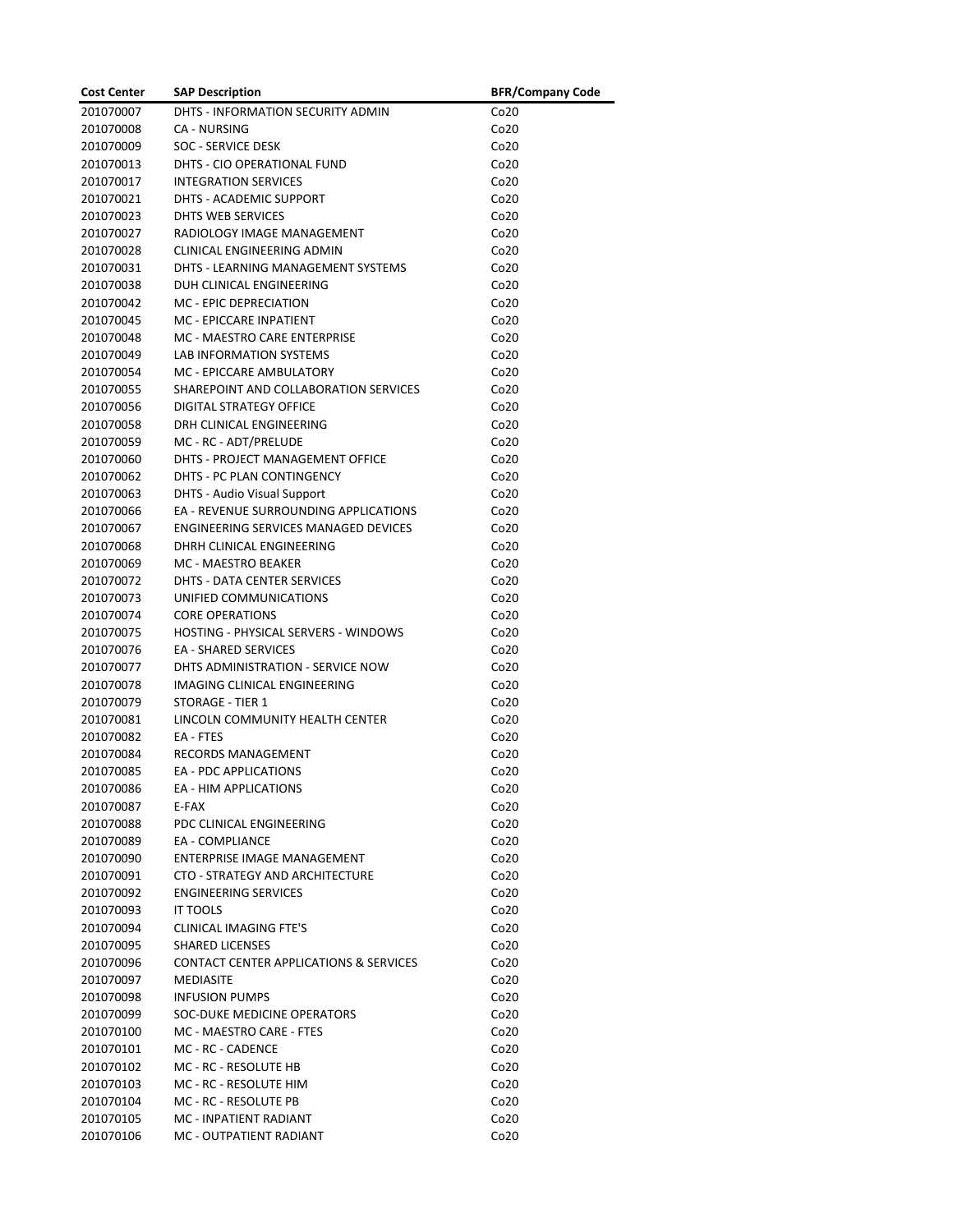| <b>Cost Center</b>     | <b>SAP Description</b>                                           | <b>BFR/Company Code</b>              |
|------------------------|------------------------------------------------------------------|--------------------------------------|
| 201070107              | MC - RESOLUTE CASH                                               | Co <sub>20</sub>                     |
| 201070108              | MC - OPTIME/ANES                                                 | Co <sub>20</sub>                     |
| 201070109              | MC - ASAP                                                        | Co <sub>20</sub>                     |
| 201070110              | MC - BEACON                                                      | Co <sub>20</sub>                     |
| 201070111              | MC - KALEIDOSCOPE                                                | Co <sub>20</sub>                     |
| 201070112              | MC - PHOENIX                                                     | Co <sub>20</sub>                     |
| 201070113              | <b>MC - STORK</b>                                                | Co <sub>20</sub>                     |
| 201070114              | MC - WILLOW                                                      | Co20                                 |
| 201070115              | HOSTING - PHYSICAL SERVERS - LINUX                               | Co <sub>20</sub>                     |
| 201070116              | HOSTING - PHYSICAL SERVERS - AIX                                 | Co <sub>20</sub>                     |
| 201070117              | HOSTING - VIRTUAL SERVERS - LINUX OS                             | Co <sub>20</sub>                     |
| 201070118              | <b>HOSTING - VIRTUAL SERVERS - WINDOWS OS</b>                    | Co <sub>20</sub>                     |
| 201070119              | <b>HOSTING - MAESTRO CARE</b>                                    | Co <sub>20</sub>                     |
| 201070120              | <b>HOSTING - CITRIX</b>                                          | Co <sub>20</sub>                     |
| 201070121              | <b>HOSTING - FTES</b>                                            | Co20                                 |
| 201070123              | NETWORK - CIRCUITS                                               | Co20                                 |
| 201070124              | <b>NETWORK - CORE NETWORK</b>                                    | Co20                                 |
| 201070125              | NETWORK SUPPORT COSTS                                            | Co20                                 |
| 201070126              | <b>NETWORK - ACCESS POINTS</b>                                   | Co <sub>20</sub>                     |
| 201070127              | <b>STORAGE - TIER 2</b>                                          | Co <sub>20</sub>                     |
| 201070128              | STORAGE - TIER 3                                                 | Co <sub>20</sub>                     |
| 201070129              | <b>STORAGE - BACKUP</b>                                          | Co <sub>20</sub>                     |
| 201070130              | Storage - FTEs                                                   | Co <sub>20</sub>                     |
| 201070133              | DATABASE - SOL                                                   | Co20                                 |
| 201070135              | DATABASE - DB2                                                   | Co <sub>20</sub>                     |
| 201070136              | CA - CLINICAL APPLICATIONS-FTES                                  | Co <sub>20</sub>                     |
| 201070137              | <b>CA - DIETARY</b>                                              | Co <sub>20</sub>                     |
| 201070138              | CA - MATERIALS MANAGEMENT                                        | Co <sub>20</sub>                     |
| 201070139              | CA - CASE MANAGEMENT                                             | Co <sub>20</sub>                     |
| 201070140              | CA - PATIENT SAFETY                                              | Co <sub>20</sub>                     |
| 201070141              | PHARMACY                                                         | Co <sub>20</sub>                     |
| 201070142              | CA - PERIOPERATIVE SERVICES                                      | Co20                                 |
| 201070143              | CA - CARDIOLOGY                                                  | Co <sub>20</sub>                     |
| 201070144<br>201070145 | CA - OPHTHALMOLOGY                                               | Co <sub>20</sub>                     |
| 201070146              | <b>CA - HOME CARE</b><br>CA - ENDOSCOPY, BRONCHOSCOPY, PULMONARY | Co <sub>20</sub><br>Co <sub>20</sub> |
| 201070147              | CA - OB/GYN AND PERINATAL                                        | Co <sub>20</sub>                     |
| 201070148              | <b>CA - OTHER ANCILLARIES</b>                                    | Co <sub>20</sub>                     |
| 201070149              | ACE - ANALYTICS FOUNDATIONS                                      | Co20                                 |
| 201070150              | <b>ACE - RESEARCH SOLUTIONS</b>                                  | Co20                                 |
| 201070151              | ACE - CLINICAL/OPERATIONS SOLUTIONS                              | Co <sub>20</sub>                     |
| 201070152              | ACE - ENTERPRISE INFORMATION DELIVERY                            | Co20                                 |
| 201070153              | MC - EMPLOYEE ADMIN COST                                         | Co <sub>20</sub>                     |
| 201070154              | MC-PHYSICIAN SUPPORT                                             | Co <sub>20</sub>                     |
| 201070155              | DATABASE - FTES                                                  | Co <sub>20</sub>                     |
| 201070156              | DATABASE - EXADATA                                               | Co20                                 |
| 201070157              | NETWORK - DATA CENTER                                            | Co <sub>20</sub>                     |
| 201070158              | STORAGE - TIER 3 DIA                                             | Co <sub>20</sub>                     |
| 201070159              | <b>ACE - PORT</b>                                                | Co20                                 |
| 201070162              | PAGER DEVICE MANAGEMENT                                          | Co <sub>20</sub>                     |
| 201070163              | <b>TECHNOLOGY AND TESTING</b>                                    | Co <sub>20</sub>                     |
| 201070164              | DRAGON TRANSCRIPTION SERVICES                                    | Co <sub>20</sub>                     |
| 201070165              | SECURE MESSAGING APPLICATIONS & SERVICES                         | Co <sub>20</sub>                     |
| 201070166              | <b>EA-PROVIDER SERVICES</b>                                      | Co <sub>20</sub>                     |
| 201070167              | CISO-DCRI                                                        | Co <sub>20</sub>                     |
| 201070168              | <b>CSIRT</b>                                                     | Co <sub>20</sub>                     |
| 201070169              | ADMINISTRATIVE SUPPORT                                           | Co <sub>20</sub>                     |
| 201070170              | IT TOOLS ENTERPRISE                                              | Co <sub>20</sub>                     |
| 201070171              | TELEHEALTH                                                       | Co <sub>20</sub>                     |
| 201070172              | Storage - Tier 1 Maestro Care                                    | Co20                                 |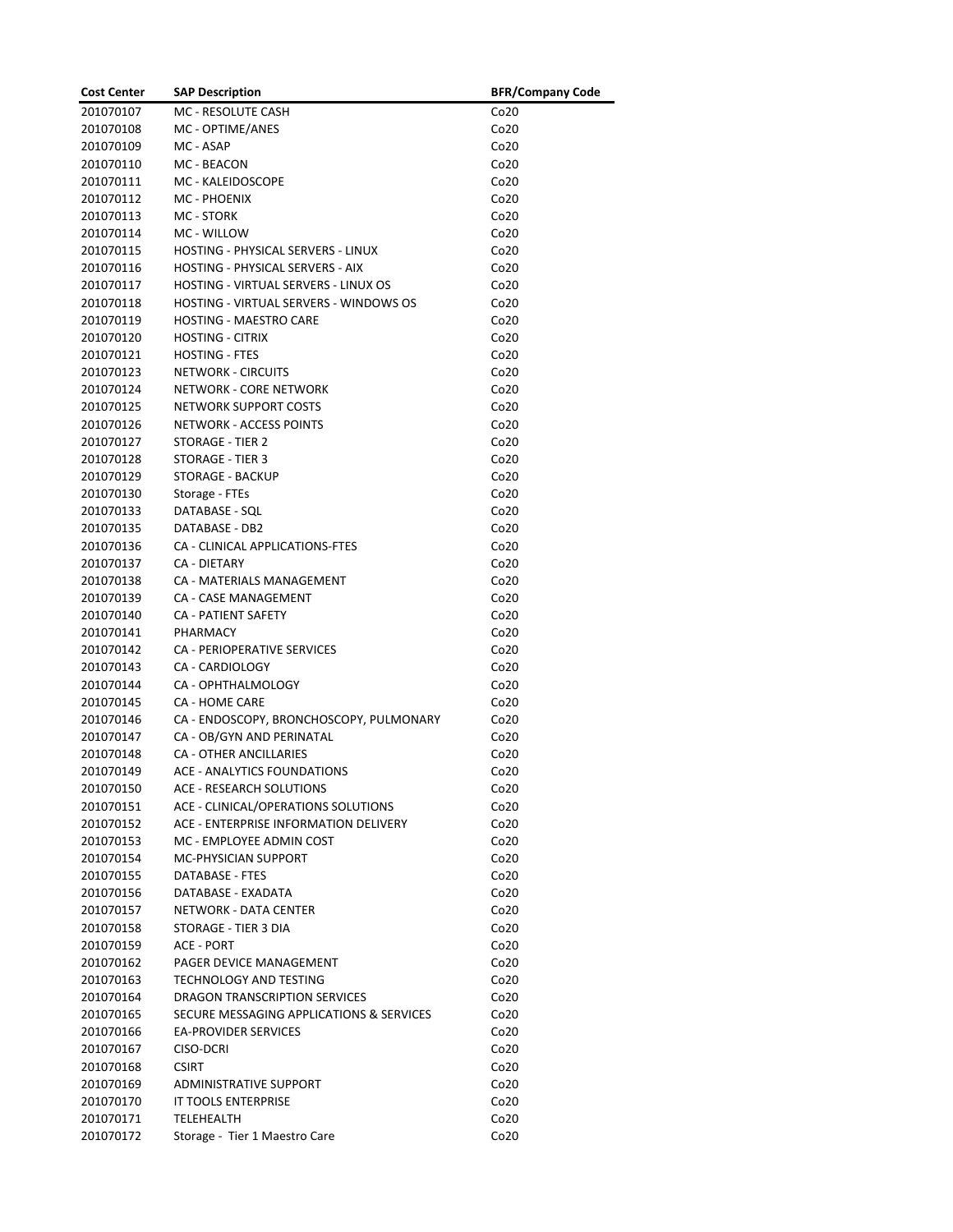| <b>Cost Center</b> | <b>SAP Description</b>                   | <b>BFR/Company Code</b> |
|--------------------|------------------------------------------|-------------------------|
| 201070173          | STORAGE - TIER 5 OBJECT BASED STORAGE    | Co <sub>20</sub>        |
| 201070174          | <b>HOSTING CPUS</b>                      | Co20                    |
| 201070175          | <b>HOSTING RAM</b>                       | Co20                    |
| 201070176          | HOSTING VIRTUAL INFRASTRUCTURE           | Co <sub>20</sub>        |
| 201070177          | CORE IT SERVICE MANAGMENT                | Co <sub>20</sub>        |
| 201070179          | TELEHEALTH-DIRECT TO CUSTOMER            | Co <sub>20</sub>        |
| 201070180          | IT AUTOMATION                            | Co <sub>20</sub>        |
| 201070181          | SALESFORCE                               | Co <sub>20</sub>        |
| 201070182          | ACE - DART                               | Co20                    |
| 201070183          | CLINICAL INFORMATICS FELLOWSHIP PROGRAM  | Co20                    |
| 201070184          | <b>VIRTUAL DESKTOP SERVICES</b>          | Co <sub>20</sub>        |
| 201070185          | ACE FEE FOR SERVICE                      | Co20                    |
| 201070186          | <b>EPIC SECURITY</b>                     | Co <sub>20</sub>        |
| 201070187          | <b>INPATIENT TV</b>                      | Co <sub>20</sub>        |
| 201070189          | CLOUD - AWS                              | Co <sub>20</sub>        |
| 201070190          | CLOUD - AZURE                            | Co20                    |
| 201070191          | STORAGE - S3                             | Co20                    |
| 201070192          | FEDERATED CLINICAL ACCESS PLATFORM       | Co <sub>20</sub>        |
| 201070268          | LABORATORY CLINICAL ENGINEERING          | Co <sub>20</sub>        |
| 201070338          | <b>DHTS-CE Equipment Distribution</b>    | Co <sub>20</sub>        |
| 201070738          | DUH IMAGING CLINICAL ENGINEERING         | Co <sub>20</sub>        |
| 201070748          | DPC-CLINICAL ENGINEERING                 | Co <sub>20</sub>        |
| 201070758          | DRH IMAGING CLINICAL ENGINEERING         | Co20                    |
| 201070768          | DHRH IMAGING CLINICAL ENGINEERING        | Co20                    |
| 201070902          | DUKE TRIANGLE ENDOSCOPY CENTER           | Co20                    |
| 201080000          | DUHS VP ADMINISTRATION                   | Co <sub>20</sub>        |
| 201080001          | DUHS BOARD OF DIRECTORS                  | Co20                    |
| 201080005          | CHIEF HUMAN RESOURCE OFFICER             | Co <sub>20</sub>        |
| 201080007          | SPECIFIC DUHS INITIATIVES-ADMINISTRATIVE | Co <sub>20</sub>        |
| 201080008          | <b>DUHS DIVERSITY</b>                    | Co <sub>20</sub>        |
| 201080009          | DUHS TALENT DEVELOPMENT                  | Co20                    |
| 201080031          | <b>OESO ADMINISTRATION</b>               | Co20                    |
| 201080032          | OESO ENVIRONMENTAL PROGRAMS              | Co <sub>20</sub>        |
| 201080033          | OESO OCCUPATIONAL HYGIENE & SAFETY       | Co <sub>20</sub>        |
| 201080034          | <b>OESO BIOLOGICAL SAFETY</b>            | Co <sub>20</sub>        |
| 201080035          | <b>OESO RADIATION SAFETY</b>             | Co <sub>20</sub>        |
| 201080036          | OESO CAMPUS FIRE/SAFETY                  | Co <sub>20</sub>        |
| 201080037          | <b>OESO LABORATORY SAFETY</b>            | Co <sub>20</sub>        |
| 201090022          | CLINICAL PLANNING & ANALYTICAL SERVICES  | Co20                    |
| 201090027          | <b>GENERAL OPERATIONS</b>                | Co20                    |
| 201090029          | DCN CLINICAL ADMINISTRATION              | Co <sub>20</sub>        |
| 201090030          | <b>CLINICAL ENGAGEMENT</b>               | Co20                    |
| 201090032          | <b>DUHS Managed Care Contracting</b>     | Co <sub>20</sub>        |
| 201090034          | <b>VP NETWORK SERVICES</b>               | Co20                    |
| 201090035          | Community & Regulatory Planning          | Co <sub>20</sub>        |
| 201090037          | DNS CMO                                  | Co20                    |
| 201090039          | <b>Affiliation Agreements</b>            | Co20                    |
| 201090043          | <b>Clinical Marketing Initiatives</b>    | Co20                    |
| 201090044          | Service Specific Marketing Initiatives   | Co20                    |
| 201090045          | <b>Branding and Sponsorships</b>         | Co20                    |
| 201090046          | NATIONAL PHYSICIAN MARKETING STRATEGY    | Co <sub>20</sub>        |
| 201090053          | SOVAH DANVILLE-HEART                     | Co20                    |
| 201090058          | JOHNSTON- MED ONC                        | Co20                    |
| 201090059          | SCOTLAND-MED ONC                         | Co20                    |
| 201090060          | SOUTHEASTERN-MED ONC                     | Co <sub>20</sub>        |
| 201090061          | SOUTHEASTERN REGIONAL MED CTR HEART      | Co <sub>20</sub>        |
| 201090064          | DCN EDUCATION ADMINISTRATION             | Co <sub>20</sub>        |
| 201090066          | VA ONCOLOGY ASSOC-ONCOLOGY RESEARCH      | Co <sub>20</sub>        |
| 201090067          | ALAMANCE REGIONAL MED CTR HEART          | Co20                    |
| 201090069          | DCN RESEARCH ADMINISTRATION              | Co20                    |
|                    |                                          |                         |